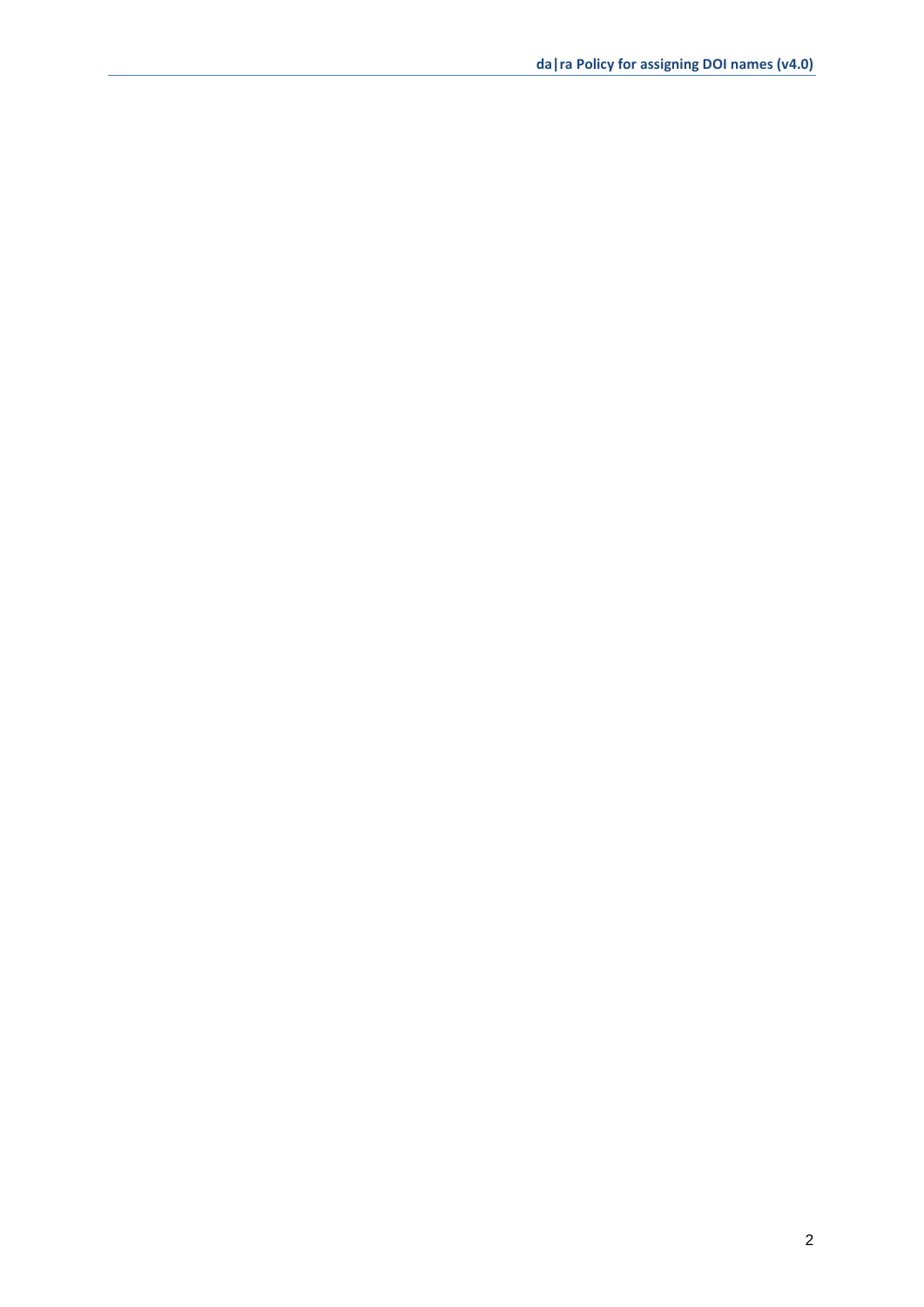## **Contents**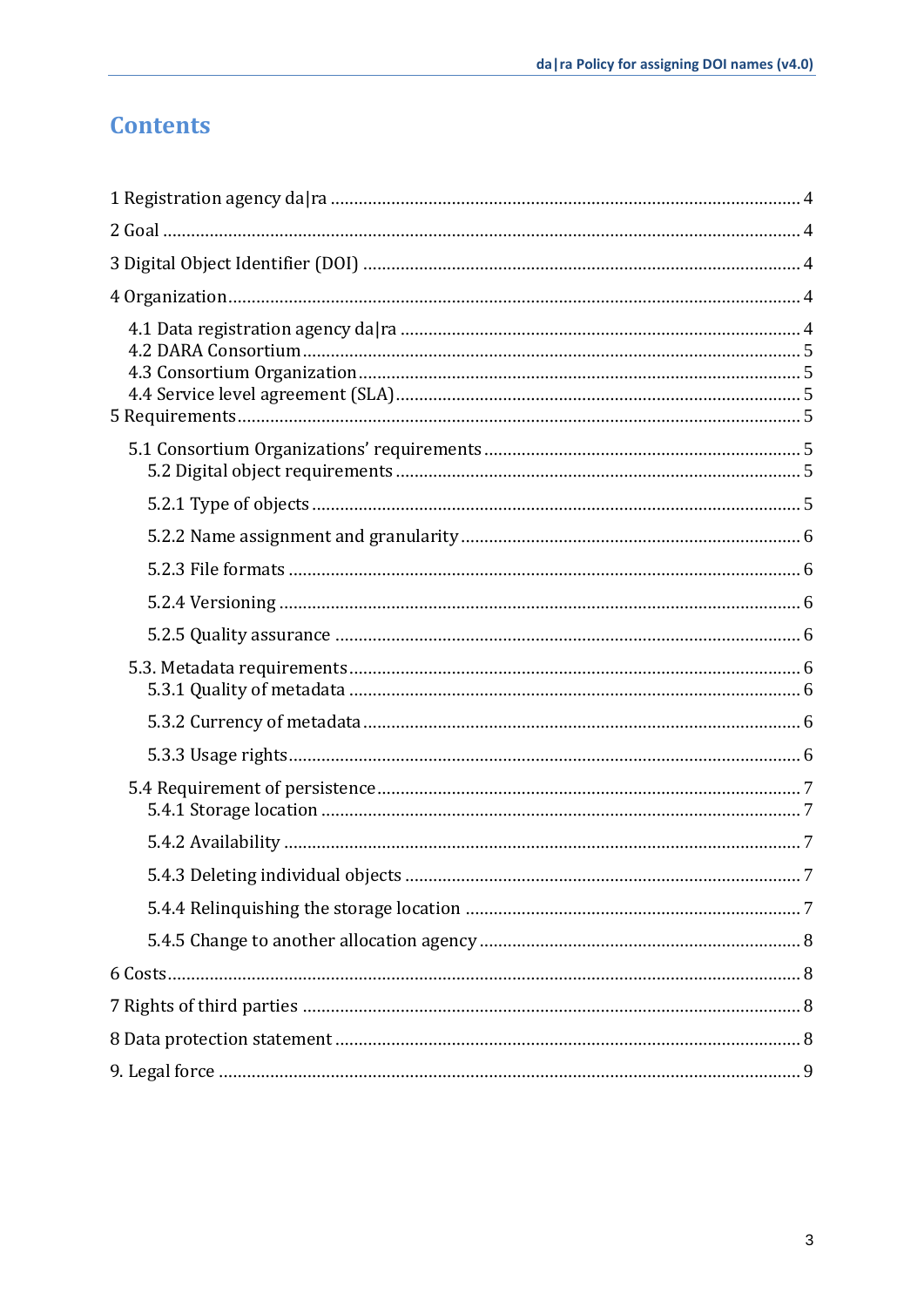# <span id="page-3-0"></span>**1 Registration agency da|ra**

In cooperation with DataCite, the GESIS-Leibniz-Institute for the Social Sciences (GESIS) and the ZBW-Leibniz Information Centre for Economics (ZBW) pursue the goal of promoting and establishing uniform standards for acceptance of research data as independent, citable scientific objects. By providing DOI names, the registering agency dalra establishes the foundation for permanent identification, localization, and reliable citation of social and economic research data.

## <span id="page-3-1"></span>**2 Goal**

This policy statement formally establishes the requirements under which the Registration agency for social and economic data (da|ra) may assign a persistent identifier in the form of a Digital Object Identifier (DOI name). Besides, this will also delineate the rights and responsibilities resulting for the DOI receiver (Consortium Organization) and the Registration agency da|ra, from the assignment. The policy also determines the requisite decision-making authority. It is directed primarily towards the Consortium Organizations. 1

The policy reflects the recommendations of DataCite.

# <span id="page-3-2"></span>**3 Digital Object Identifier (DOI)**

A DOI is a permanent, persistent identifier used for citing and indirectly linking objects in digital networks. The DOI name is comprised of a unique alphanumeric character sequence having both a prefix and suffix. The DOI name is permanently linked to the object as an entity and allows referencing the object even if there is a storage location change. Current, structured metadata is assigned to each object via the DOI name, and this prescribed set of metadata is directly linked to the DOI reference when assigned.

da|ra obtains the DOI names via DataCite, an international association accredited as an official DOI registration agency by the International DOI Foundation (IDF). DataCite organizes the prefix management and the connection to the IDF. The suffix design is subject to specific rules defined by da|ra. Within these rules, the suffix can be freely defined by the consortium organization.

# <span id="page-3-3"></span>**4 Organization**

#### <span id="page-3-4"></span>*4.1 Data registration agency da|ra*

dalra is an administrator for assigning DOI names. It is a non-commercially oriented service. The elaboration of the Service Level Agreement (SLA), the administration of metadata, and the DOI registration are organized by da|ra on a division of labor between GESIS (social science data) and ZBW (economic data).

<sup>&</sup>lt;sup>1</sup> Single researchers or temporary research groups which request a DOI name for their social or economic data may use the archiving facilities offered by GESIS (https://www.gesis.org/en/services/archiving-and-sharing).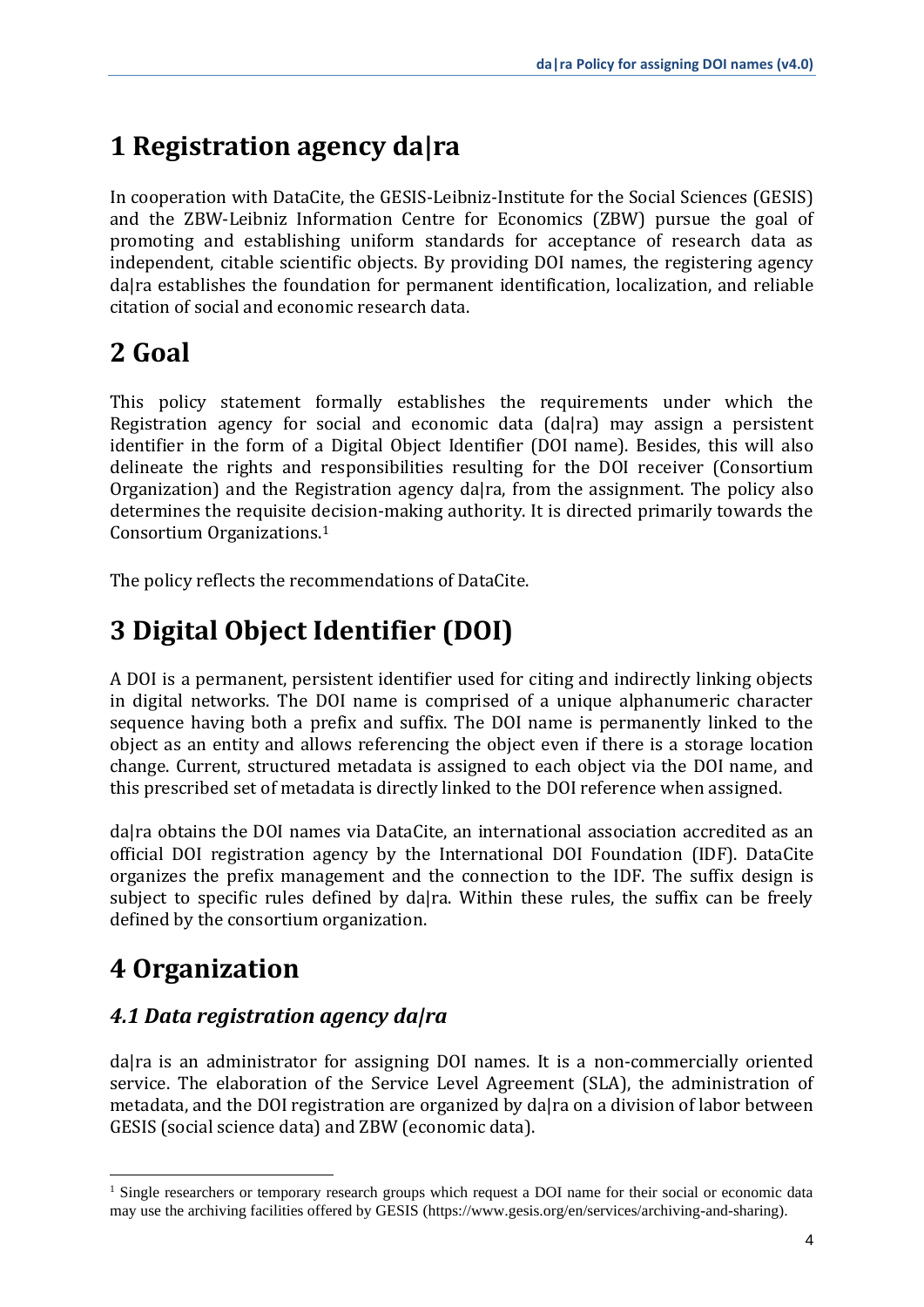#### <span id="page-4-0"></span>*4.2 DARA Consortium*

GESIS has founded a consortium for the allocation of DOIs via DataCite. All DOIrecipients become Consortium Organizations by the declaration of accession and thus receive the right to obtain DOIs via da|ra. GESIS, as the consortium lead, is a member of the DataCite association and represents the consortium's interests.

#### <span id="page-4-1"></span>*4.3 Consortium Organization*

Data-holding institutions that wish to register DOIs for their objects should contact dalra. When the Service Level Agreement (SLA) comes into force, and the declaration of accession to the DARA consortium comes into effect, they receive a consortium organization's status.

#### <span id="page-4-2"></span>*4.4 Service level agreement (SLA)*

A bilateral service level agreement (SLA) between one of the operators of da|ra (GESIS for social sciences data and ZBW for economic data) and the respective Consortium Organization establishes the contractual basis for the issuing of DOI names through da|ra. The SLA contains special arrangements for the assignment of the DOI names for each Consortium Organization, dalra assigns DOI names according to these arrangements. The SLA obligates da|ra to the reliable long-term operation of the technical systems; the Consortium Organization is obligated to the permanent and longterm fulfillment of the technical and logistical requirements listed in Section 5.

## <span id="page-4-3"></span>**5 Requirements**

#### <span id="page-4-4"></span>*5.1 Consortium Organizations' requirements*

Potential DARA Consortium Organizations are academic organizations or units thereof that can demonstrably fulfill the requirements for digital objects, metadata, and storage systems listed below. The priority is to guarantee permanent and reliable data accessibility in the sense of the concept of the persistent identifier.

#### <span id="page-4-5"></span>**5.2 Digital object requirements<sup>2</sup>**

#### <span id="page-4-6"></span>**5.2.1 Type of objects**

dalra allocates DOI names for **research data** which are created in the context of social science and economic research processes as well as objects that are related to the registered research data. The data remains at the local data center and data providers. da|ra decides on the objects' admissibility for allocating a DOI name according to the SLA regulations.

<sup>2</sup> See also the da|ra-Best Practice at https://www.da-ra.de/support#best-practice.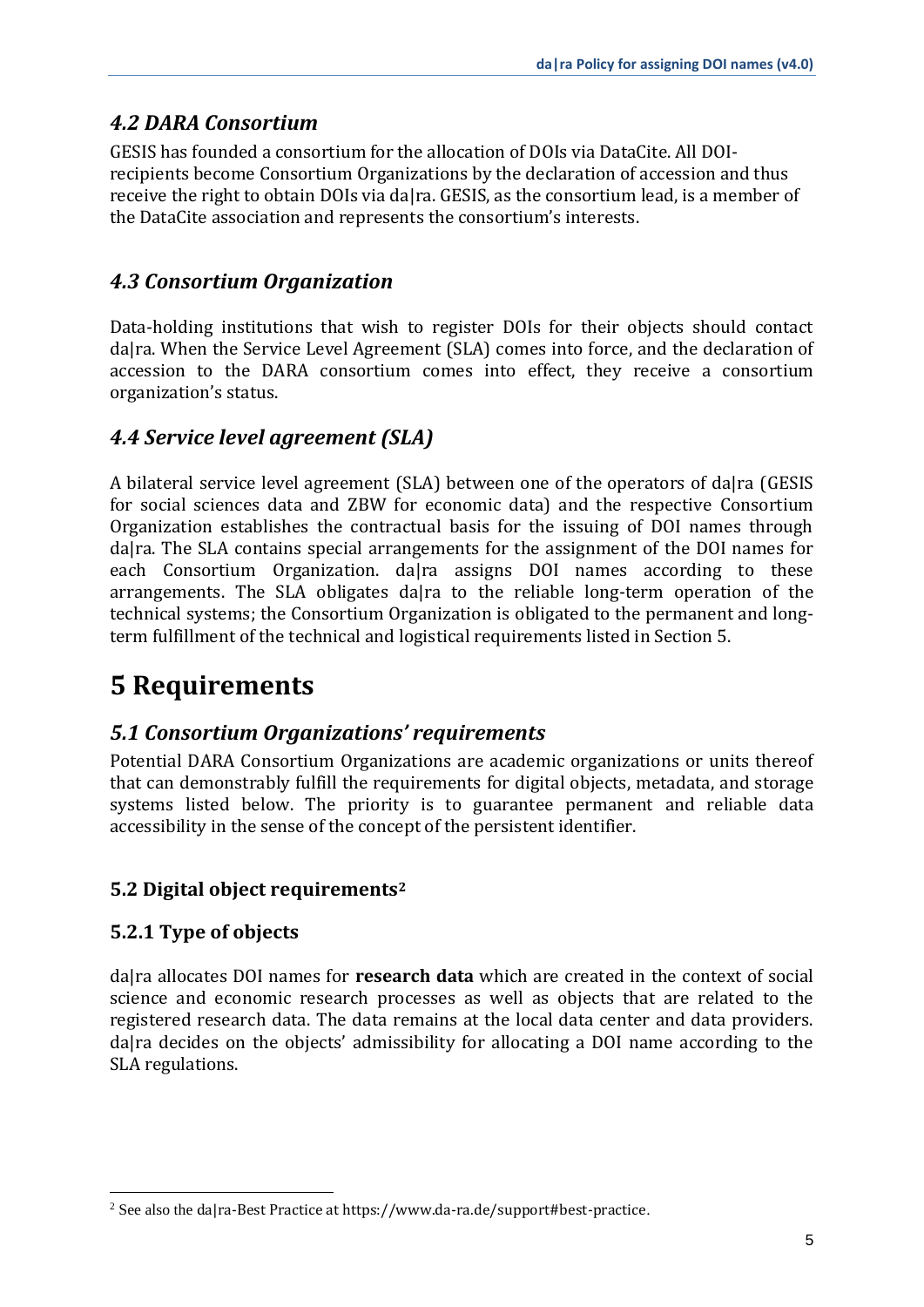#### <span id="page-5-0"></span>**5.2.2 Name assignment and granularity**

The Consortium Organization receives a fixed prefix from da|ra, which must be used to register all their objects. Identifying an object can be executed to any desired level of granularity (element of a file, a file, a file collection, etc.) as the purpose dictates. Recommendations of the IDF (http://www.doi.org/hb.html) should be taken into consideration. The basic granularity will be adhered to when allocating a DOI name in line with the SLA.

#### <span id="page-5-1"></span>**5.2.3 File formats**

The file format is essentially open. However, a format should be selected, which ensures long-term archiving according to assessments current at the registration time.

#### <span id="page-5-2"></span>**5.2.4 Versioning**

An object with an assigned DOI name should not be changed. Each change must be saved as a new version, and a new DOI name must be given. The Consortium Organization is responsible for the versioning. The da|ra best practices should be considered (https://www.da-ra.de/support#best-practice).

#### <span id="page-5-3"></span>**5.2.5 Quality assurance**

The Consortium Organization is responsible for the quality of the contents of objects. The contents should fulfill the Consortium Organization's quality standards and be valid according to the rules of good scientific practice in the relevant scientific discipline.

#### <span id="page-5-4"></span>*5.3. Metadata requirements*

#### <span id="page-5-5"></span>**5.3.1 Quality of metadata**

When obtaining a DOI name, metadata must be delivered according to the current dalra metadata schema and in a predetermined format defined in the SLA. The da|ra metadata schema is compatible with the official DataCite Metadata Schema. The SLA controls the formalities of obtaining metadata, its transfer, and updating.

#### <span id="page-5-6"></span>**5.3.2 Currency of metadata**

The Consortium Organization is responsible for transmitting proper and current metadata. Changes of the URL must be updated in the da|ra system within three workdays, and the metadata must be updated correspondingly.

da|ra reserves the right to review metadata at regular intervals to verify that the metadata is up to date. The results will be communicated to the Consortium Organization. In case metadata will not be updated in spite of repeated requests, da|ra reserves the right to exclude the metadata from the search index.

#### <span id="page-5-7"></span>**5.3.3 Usage rights**

The Consortium Organization grants da|ra the non-exclusive, free, and timely perpetual rights to use the metadata. The usage rights include the right to publish, disseminate,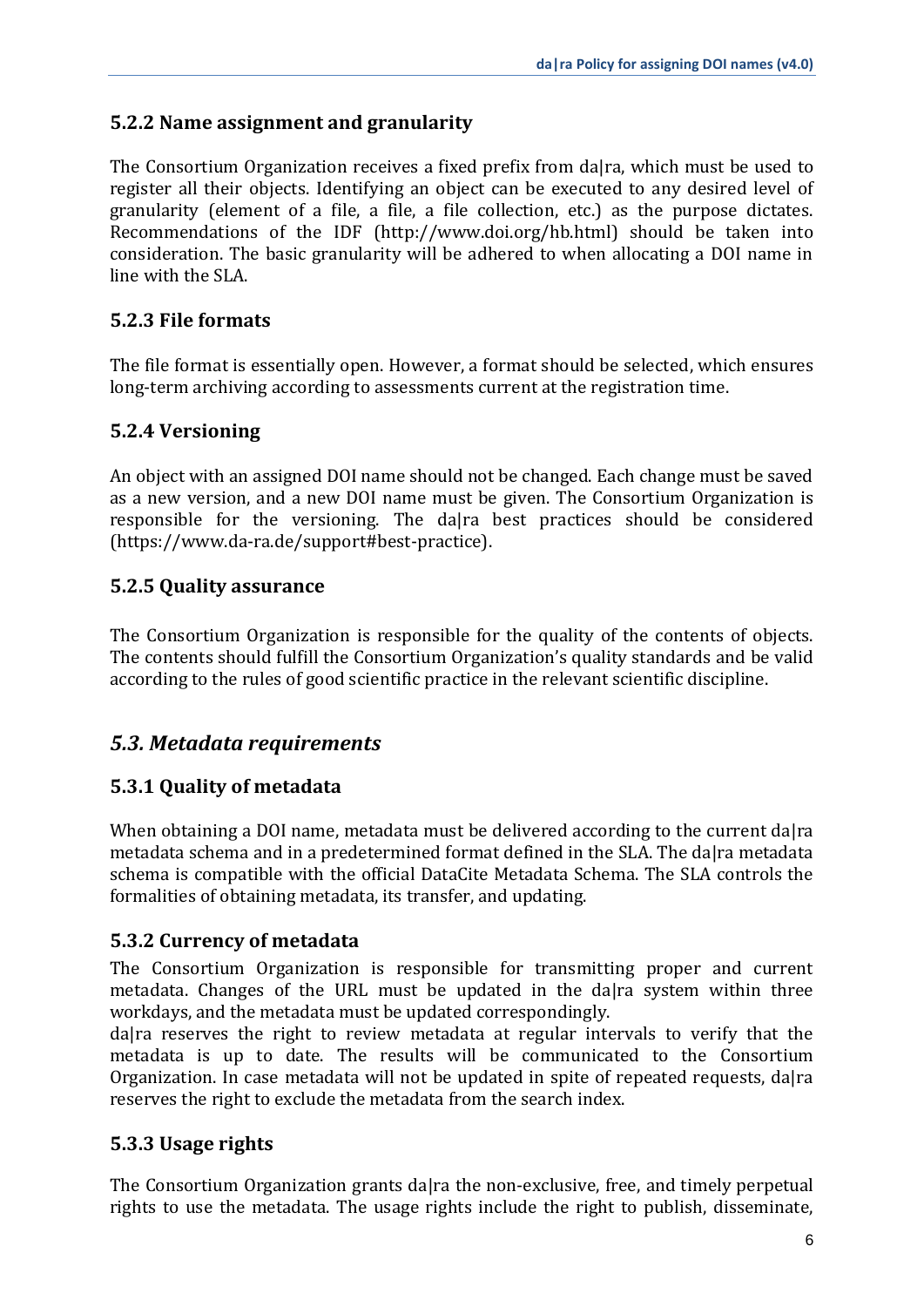reproduce, and make available to the public the transmitted metadata. The metadata are stored by da|ra in a central information system.

da|ra has waived all copyright and related or neighboring rights to the database entries of da|ra (Creative Commons CC0 1.0 Universal Public Domain Dedication). The Consortium Organization grants a right to the operators of da|ra to distribute the metadata under this license.

#### <span id="page-6-0"></span>*5.4 Requirement of persistence*

#### <span id="page-6-1"></span>**5.4.1 Storage location**

Digital objects referenced via an identifier must be permanently and continuously available, without interruption, under the registered address. Thus the Consortium Organization is required to save the object using a reliable service that meets the state of the art technology.

#### <span id="page-6-2"></span>**5.4.2 Availability**

The Consortium Organization ensures that every digital object furnished with a DOI name is available via a URL and the HTTP at all times. Access restrictions are to be avoided if possible. If access to an object is limited (i. e. registration is required), the DOI name must redirect to a website that provides sufficient information on that object's contents and the registration process.

Should access to a digital object with an assigned DOI name foreseeably become impossible at a certain time, the Consortium Organization is obligated to inform dalra about the availability immediately, but at the latest five workdays before the object will not be available anymore. In case an object becomes unexpectedly unavailable, the Consortium Organization must inform da|ra immediately.

#### <span id="page-6-3"></span>**5.4.3 Deleting individual objects**

There may be reasons why an object with an assigned DOI name is no longer considered worth archiving and should be deleted. In such cases, the Consortium Organization is required to report this deletion to da|ra according to the regulations in Section 5.4.2. da|ra can save the metadata related to this object despite the omission and inform the user of the object's deletion.

#### <span id="page-6-4"></span>**5.4.4 Relinquishing the storage location**

If the Consortium Organization relinquishes the storage location da|ra can only guarantee continued persistence under the following conditions:

a) The legal successor of the organization takes over the SLA.

b) The legal successor of the organization concludes an SLA, which stipulates the assumption of all responsibilities.

c) If no successor is named, the data could be stored in the GESIS Data Archive.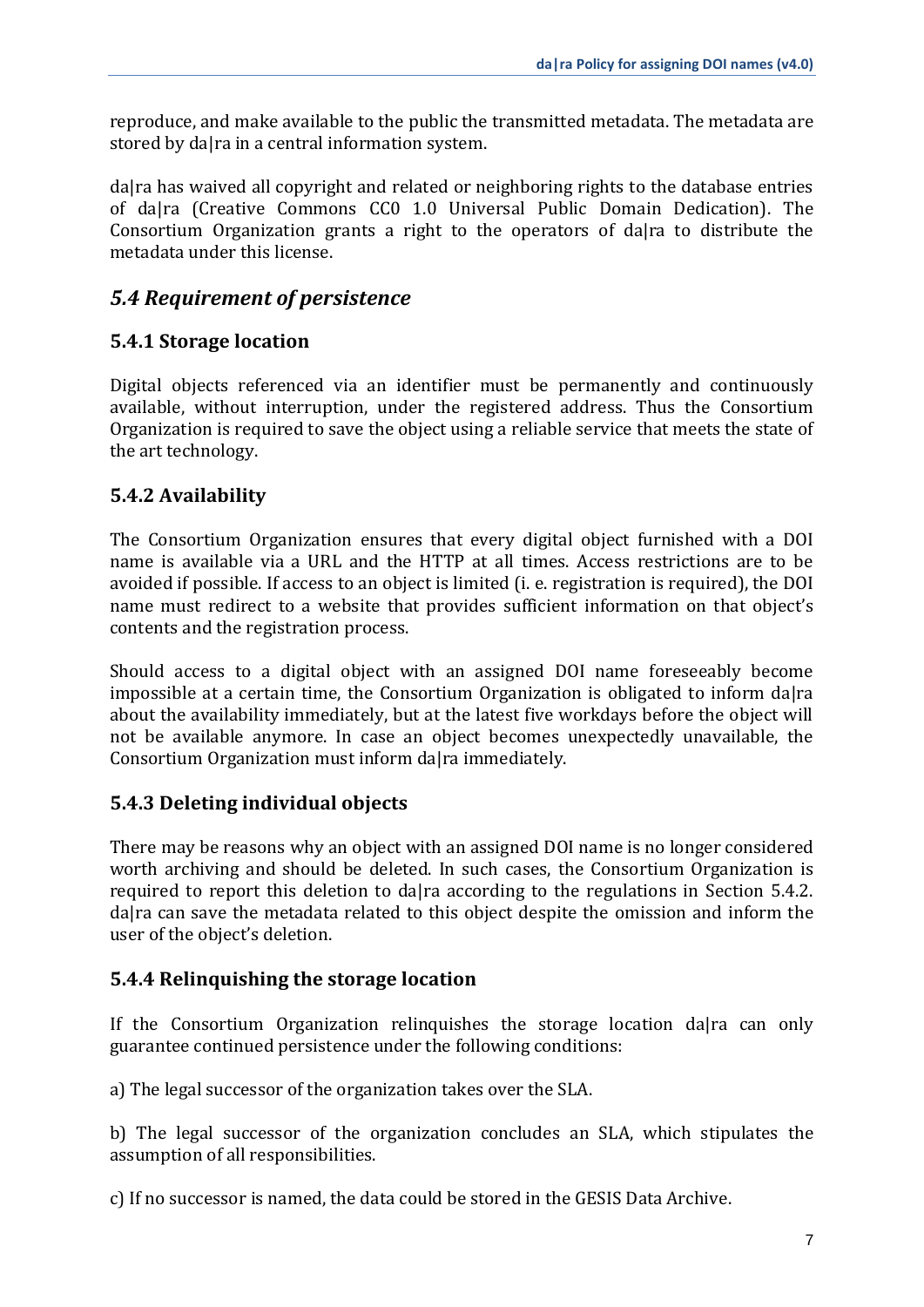d) The DOIs generated until the registration is abandoned must be maintained in the DataCite System (DOI Fabrica).

#### <span id="page-7-0"></span>**5.4.5 Change to another allocation agency**

If the Consortium Organization changes to another DataCite Consortium or any other DOI Service Provider, the prefix for registering new objects can be transferred. The metadata of objects already registered remains with da|ra. Further maintenance of the metadata will be regulated in renegotiations of the SLA agreed between the Consortium Organization and da|ra, unless the objects are deleted (see 5.4.3).

## <span id="page-7-1"></span>**6 Costs**

The DOI registration is free of charge for academic institutions. It may be necessary later to pass along to the Consortium Organization costs accrued by da|ra for registration of the DOI names. An amendment of the cost model on the part of da|ra will be announced within the timeframe stipulated in the SLA. In the case of cost model amendments, the Consortium Organization has the right to terminate the SLA with immediate effect.

## <span id="page-7-2"></span>**7 Rights of third parties**

Registering of a DOI name in no way entails a transfer or waiver of rights to an object to da|ra except for the storage of metadata and making the metadata accessible to the public.

The Consortium Organization warrants that the registering of a DOI name does not infringe on the rights of any third party.

In cases regarding copyright, data protection law, or other third party rights, the Consortium Organization guarantees that he holds all necessary rights concerning the objects registered by da|ra. If a third party should file a corresponding claim against one of the da|ra operators for which the Consortium Organization can be held responsible, the Consortium Organization will ward off all claims against GESIS and its cooperation partners. The Consortium Organization will release GESIS and its cooperation partners from all third-party claims against possible infringement of rights through the storage of information. The Consortium Organization will also reimburse all costs arising from claims for which he is responsible, particularly the costs of legal expenses. This does not apply in cases where claims are filed against GESIS and its cooperation partners for using the information in a manner violating the rights granted in this regulation and the SLA.

### <span id="page-7-3"></span>**8 Data protection statement**

dalra collects, processes and uses personal data arising from the registration process in compliance with the applicable data protection regulations. GESIS and ZBW are each jointly responsible, together with the individual consortium organizations, for the processing of personal data of the data-holding institutions within the meaning of Art. 26 DSGVO. The division of responsibilities under data protection law is agreed in each case in the SLA.